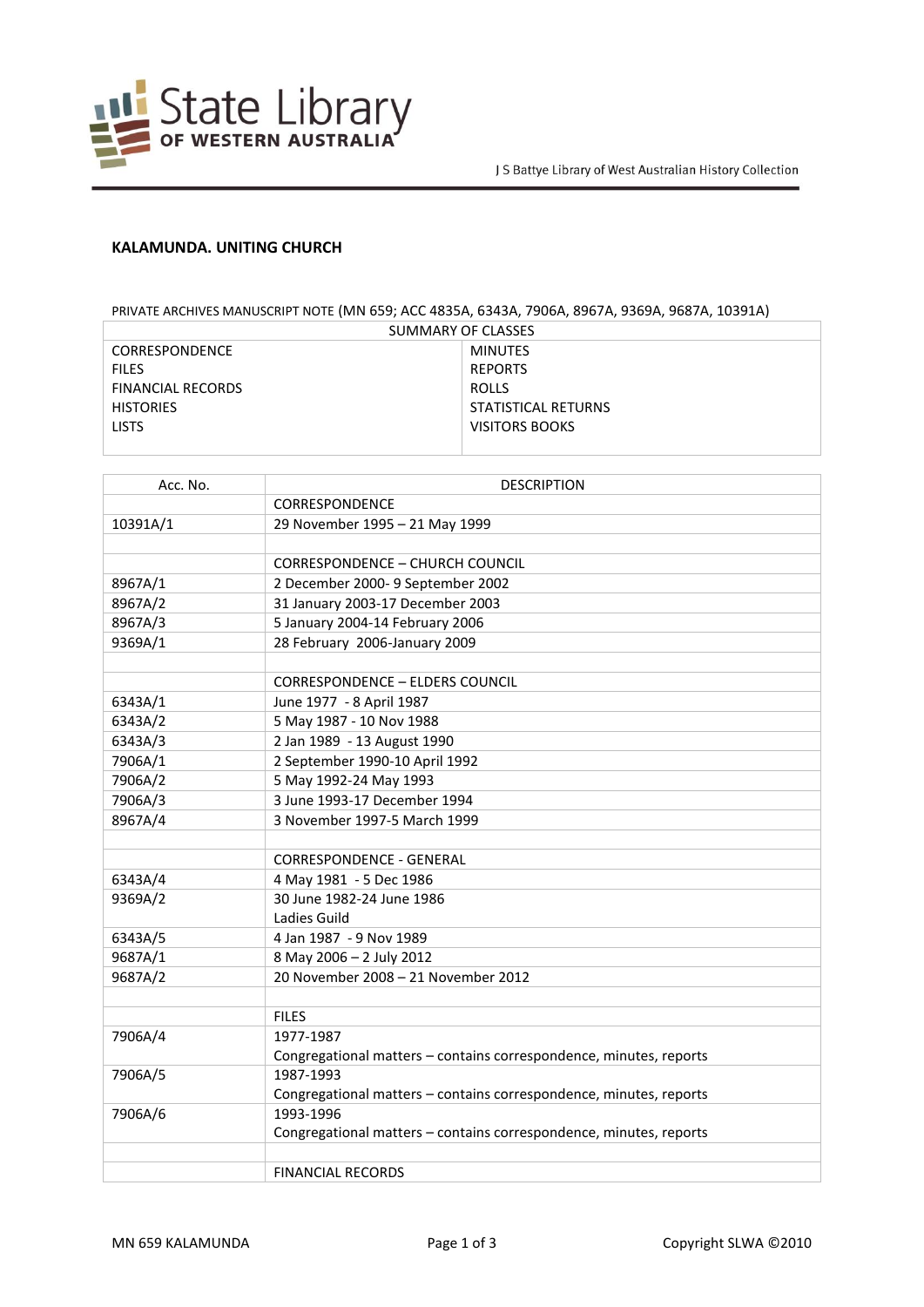| Acc. No. | <b>DESCRIPTION</b>                                                          |
|----------|-----------------------------------------------------------------------------|
| 6343A/6  | 1985 - 1987                                                                 |
|          | Returns                                                                     |
|          |                                                                             |
|          | <b>HISTORIES</b>                                                            |
| 6343A/7  | n.d.                                                                        |
|          | History of Kalamunda Church (typescript)                                    |
|          |                                                                             |
|          | <b>LISTS</b>                                                                |
| 6343A/8  | Church directory 1983; Sound and recording equipment, 1984; List of members |
|          | 1984; Audio equipment; Christian Youth group                                |
|          |                                                                             |
|          | MINUTES - CHURCH COUNCIL                                                    |
| 8967A/5  | 8 July 2003-15 November 2005                                                |
| 9369A/3  | 14 May 2002-14 December 2004                                                |
| 9369A/4  | 8 February 2005-19 December 2006                                            |
| 9369A/5  | 13 February 2007-16 December 2008                                           |
| 9687A/4  | 17 February 2009 - 12 December 2012                                         |
|          |                                                                             |
|          | MINUTES - CONGREGATIONAL MEETINGS                                           |
| 7906A/11 | 31 July 1977-29 August 1994                                                 |
| 9687A/5  | 13 August 1978 - 23 May 1999                                                |
| 9687A/3  | 21 February 1988 - 16 December 2009                                         |
| 7906A/12 | 25 October 1994-28 May 2000                                                 |
| 10391A/2 | 26 November 1995 - 30 November 1997                                         |
| 10391A/3 | 31 May 1998 - 25 November 2000                                              |
|          |                                                                             |
|          | MINUTES - ELDERS COUNCIL                                                    |
| 6343A/9  | 29 Nov 1976 - 24 Nov 1982                                                   |
| 6343A/10 | 2 May 1984 - 2 Oct 1985                                                     |
| 6343A/11 | 23 Feb 1983 - Mar 1984                                                      |
| 6343A/12 | 5 Aug 1985 - 1 Sept 1987                                                    |
| 6343A/13 | 6 Oct 1987 - 30 June 1990                                                   |
| 7906A/7  | 6 March 1990-4 February 1992                                                |
| 7906A/8  | 3 March 1992-6 July 1993                                                    |
| 8967A/6  | 1997-1999                                                                   |
| 9687A/6  | 23 June 2009, 4 May 2010. Elders                                            |
|          | 13 June [?]. Floral arts committee                                          |
|          |                                                                             |
|          | <b>MINUTES - LADIES GUILD</b>                                               |
| 7906A/9  | December 1985-May 1994                                                      |
| 7906A/10 | 1994-1997                                                                   |
| 8967A/8  | 1997-2000                                                                   |
|          |                                                                             |
|          | <b>MINUTES - PARISH COUNCIL</b>                                             |
| 6343A/14 | 18 Sep 1977 - 30 Mar 1982                                                   |
| 6343A/15 | 30 Nov 1982 - 18 Jul 1989                                                   |
| 7906A/13 | 15 August 1989-10 December 1996                                             |
| 7906A/14 | 10 February 1997-11 December 2001                                           |
|          |                                                                             |
|          | <b>REPORTS</b>                                                              |
| 9687A/7  | 19 May 1982 - 28 November 1999                                              |
| 8967A/7  | 1997-2002                                                                   |
| 10391A/4 | November 2001                                                               |
|          | Congregational                                                              |